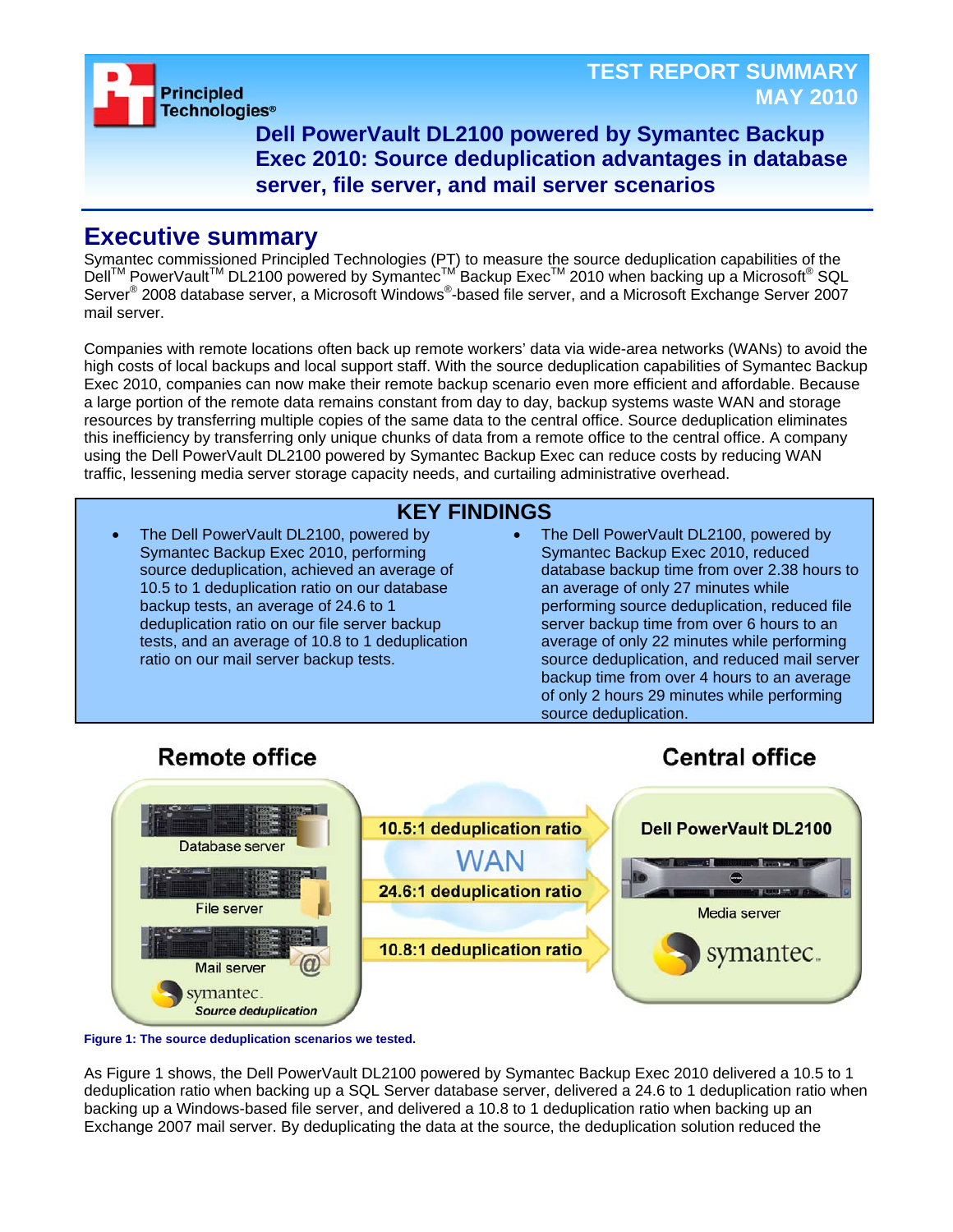amount of data traveling over the WAN by a factor of more than 10 when backing up a database server, a factor of more than 24 when backing up a file server, and a factor of more than 10 when backing up a mail server. In our test cases, Symantec Backup Exec 2010 reduced the database backup window from 2.38 hours to an average of 27 minutes, reduced the file server backup window from over 6 hours to an average of 22 minutes, and reduced the mail server backup window from over 4 hours to an average of 2 hours 29 minutes.

Symantec Backup Exec 2010 lets businesses easily eliminate duplicate backup data, including SQL Server data, files stored on a Windows-based file server, and Exchange 2007 data on a mail server. The remote agent compares the chunks of data on the remote server to the existing backup chunks on the media server, and if it finds a duplicate, only sends a marker to the media server at the central office. This process greatly reduces the amount of data transmitted to the media server and lowers the amount of data the media server must store. Source deduplication enables bandwidth optimization as part of the backup process. In a straightforward process, the backup technician uses the same familiar Symantec Backup Exec console to simply select the deduplication storage folder and select the option for remote access of the media server while configuring the backup job.

Our testing scenario represents a company using the Dell PowerVault DL2100 appliance to automate and simplify the remote office backup process to ensure consistent and reliable data backup. Because the company is sensitive to the high costs of WAN connections and backup storage, the solution uses source deduplication. Figure 2 presents a visual depiction of source deduplication, which eliminates backup inefficiencies by transferring only unique chunks of data across the WAN.

In our database scenario, we used Microsoft SQL Server 2008 and the DVD Store benchmark tool to simulate data change rates. The DVD Store tool is an open-source simulation of an online e-commerce DVD store where customers log in, browse, and order products, simulating real-world data set changes in a



**Figure 2: Source deduplication eliminates backup inefficiencies by transferring only unique chunks of data across the WAN.** 

database server. Based on our assumption that the company would process at least 10,000 orders per day, we ran a DVD Store benchmark workload that produced a minimum of 10,000 orders.

In our file server scenario, we used a file server running Microsoft Windows 2008 R2 and a custom workload to simulate data change rates. Our custom workload browsed through the specified directory on the file server, which contained 50 GB of data, updating, deleting, and adding files, simulating real-world data set changes in a file server. Our custom workload changed 3 percent of Microsoft PowerPoint®, Excel®, and Word® files, deleted 1 percent of all files, moved 2 percent of all files, and added between 160 and 200 files per iteration.

In our mail server scenario, we used a mail server running Microsoft Windows Server® 2008 x64 and Microsoft Exchange Server 2007, along with a client running Microsoft Exchange Load Generator (LoadGen) to simulate data change rates. We configured our Microsoft LoadGen workload with an average load use case and 300 users to simulate a medium-sized business's mail server activity.

The three scenarios included an Active Directory® server, a client machine on the "remote office" side of the WAN, and the application-specific server, which was either the database server, file server, or mail server. We set our WAN emulator to use a T3 bandwidth with 15ms latency. We installed a Dell PowerVault DL2100 powered by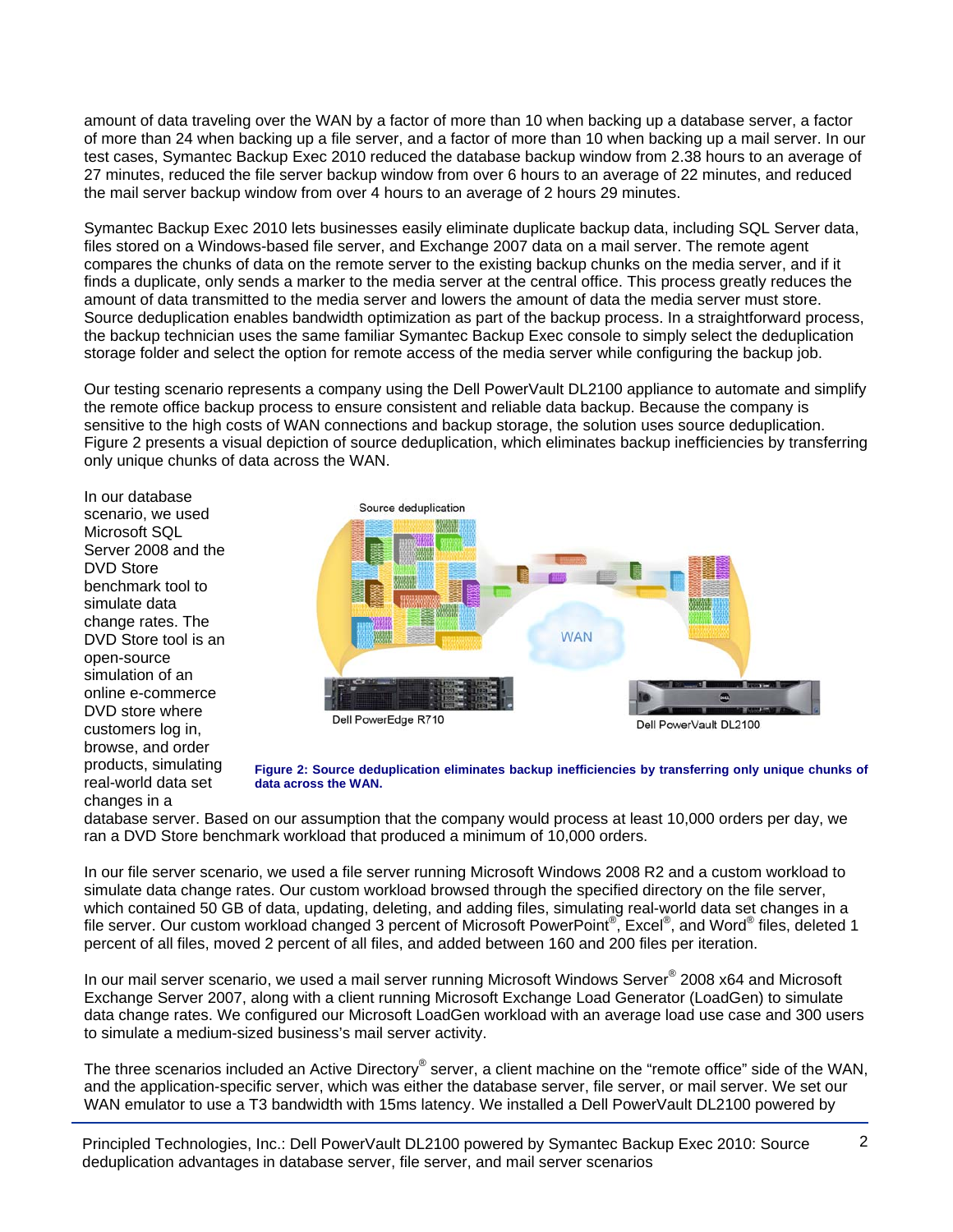Symantec Backup Exec 2010 on the "central office" side of the WAN. On all three servers, we performed a full backup of the relevant data, and then we executed the workload and backup operations, using full backups each time.

In all three scenarios, we allowed the Dell PowerVault DL2100 backup appliance to auto-provision the storage for deduplication, and configured the remote agent on the database server, file server, or mail server to have direct access to the Dell PowerVault DL2100 appliance, for the purposes of source deduplication.

### **Test results**

### **Database server backup scenario**

We used the DVD Store benchmark and SQL Server 2008 to simulate a real-world database backup scenario of a business receiving approximately 10,000 orders per day. We performed an initial full backup of our 20GB database using the Dell PowerVault DL2100 and Symantec Backup Exec 2010. We then proceeded to simulate 13 additional days of activity, running the DVD Store workload and then completing a full SQL Server database backup each time.

For our backup job, we browsed to the database server, selected our database, directed the backup to the deduplication storage folder, and allowed the remote agent direct access. From that point, our backup job used source deduplication. The initial complete database backup took just over 3 hours. Subsequent full database backups took an average of just over 25 minutes, achieving a deduplication ratio of at least 10:1 using source deduplication. For comparison, we ran a single backup using a backup-to-disk storage device on the Dell PowerVault DL2100 without source deduplication, which took roughly 2 hours and 23 minutes.

**Data stored versus data protected using source deduplication with a SQL Server database** 350 Actual data stored 300 Protected data 250 Gigabytes **Gigabytes** 200 150 100 50  $\overline{0}$ 1 2 3 4 5 6 7 8 9 10 11 12 13 14 **Backup Number**

As Figure 3 shows, the difference between the amount of database data protected versus the actual amount of data stored becomes greater over time, benefiting the business by requiring significantly less long-term storage capacity.

**Figure 3: Comparison of protected data versus the actual data stored from our 2-week database backup simulation of a SQL Server database.**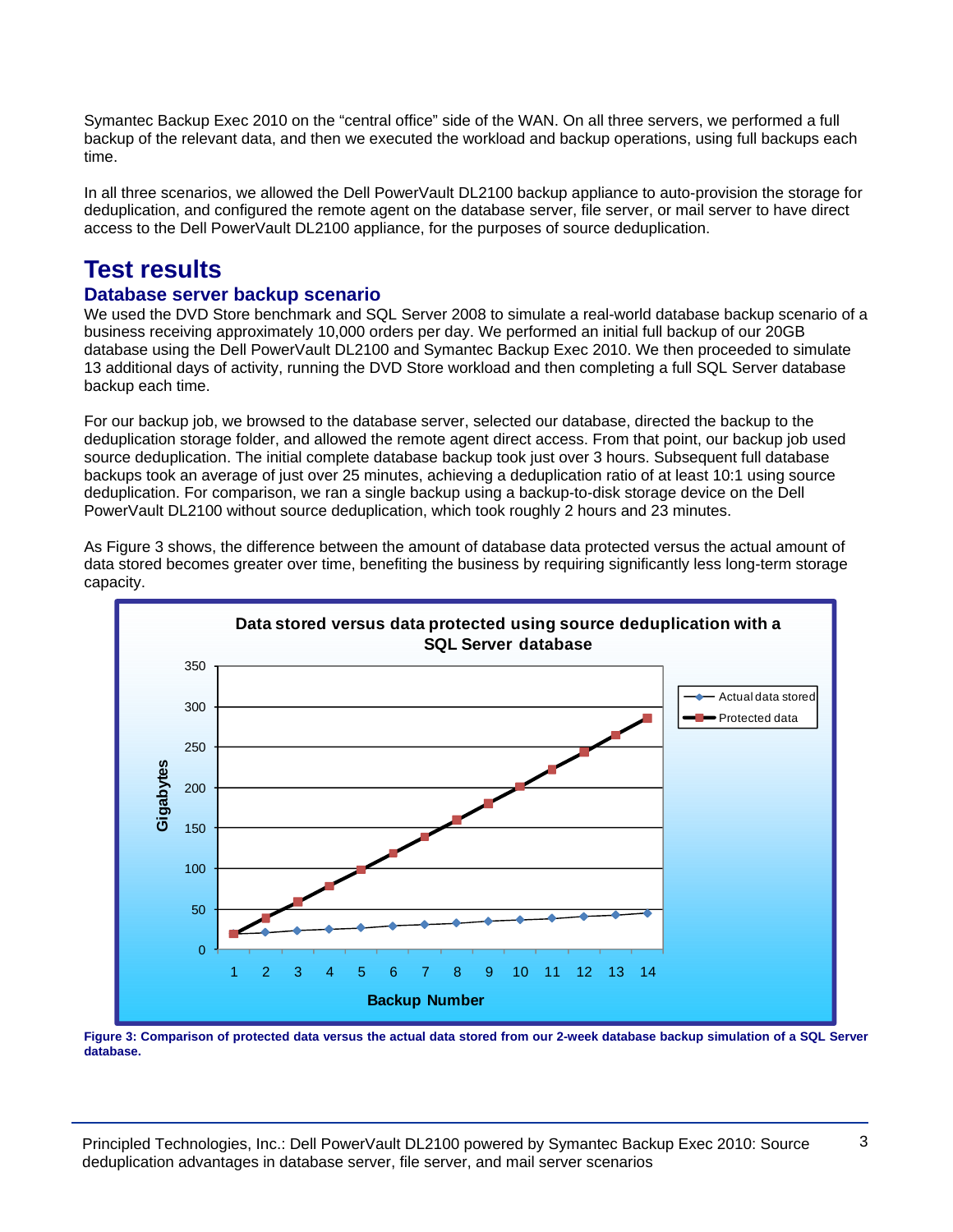### **File server backup scenario**

We used a custom file server workload to simulate a real-world file server backup scenario of a business modifying approximately 3 to 5 percent of their files per day. We performed an initial full backup of our 50GB file share using the Dell PowerVault DL2100 and Symantec Backup Exec 2010. We then proceeded to simulate 13 additional days of activity, running the workload, and then executing a full file server backup, each time.

For our backup job, we browsed to the file server, selected the relevant folder, directed the backup to the deduplication storage folder, and allowed the remote agent direct access. From that point, our backup job used source deduplication. The initial complete backup took just over 6 hours. Subsequent full file server backups took an average of just over 22 minutes, achieving a deduplication ratio of at least 24.6:1 using source deduplication. For comparison, we ran a single backup using a backup-to-disk storage device on the Dell PowerVault DL2100 without source deduplication, which took roughly 6 hours and 5 minutes.

As Figure 4 shows, the difference between the amount of file server data protected versus the actual amount of data stored becomes greater over time, benefiting the business by requiring significantly less long-term storage capacity.



**Figure 4: Comparison of protected file server data versus the actual data stored from our 2-week file server backup simulation.**

#### **Mail server backup scenario**

We used Microsoft LoadGen to simulate a real-world Exchange 2007 server backup scenario of a business email configuration, with 300 users modifying their Exchange data at an average daily usage level. We performed an initial full backup of our Exchange storage group using the Dell PowerVault DL2100 and Symantec Backup Exec 2010. We then proceeded to simulate 13 additional days of activity, running the workload and then performing a full storage group backup each time.

For our backup job, we browsed to the mail server, selected the Exchange storage group, directed the backup to the deduplication storage folder, allowed the remote agent direct access, and left the default usage of Granular Recovery Technology (GRT) enabled. From that point, our backup job used source deduplication. The initial complete backup took just under 9 hours. Subsequent full mail-storage-group backups took an average of just